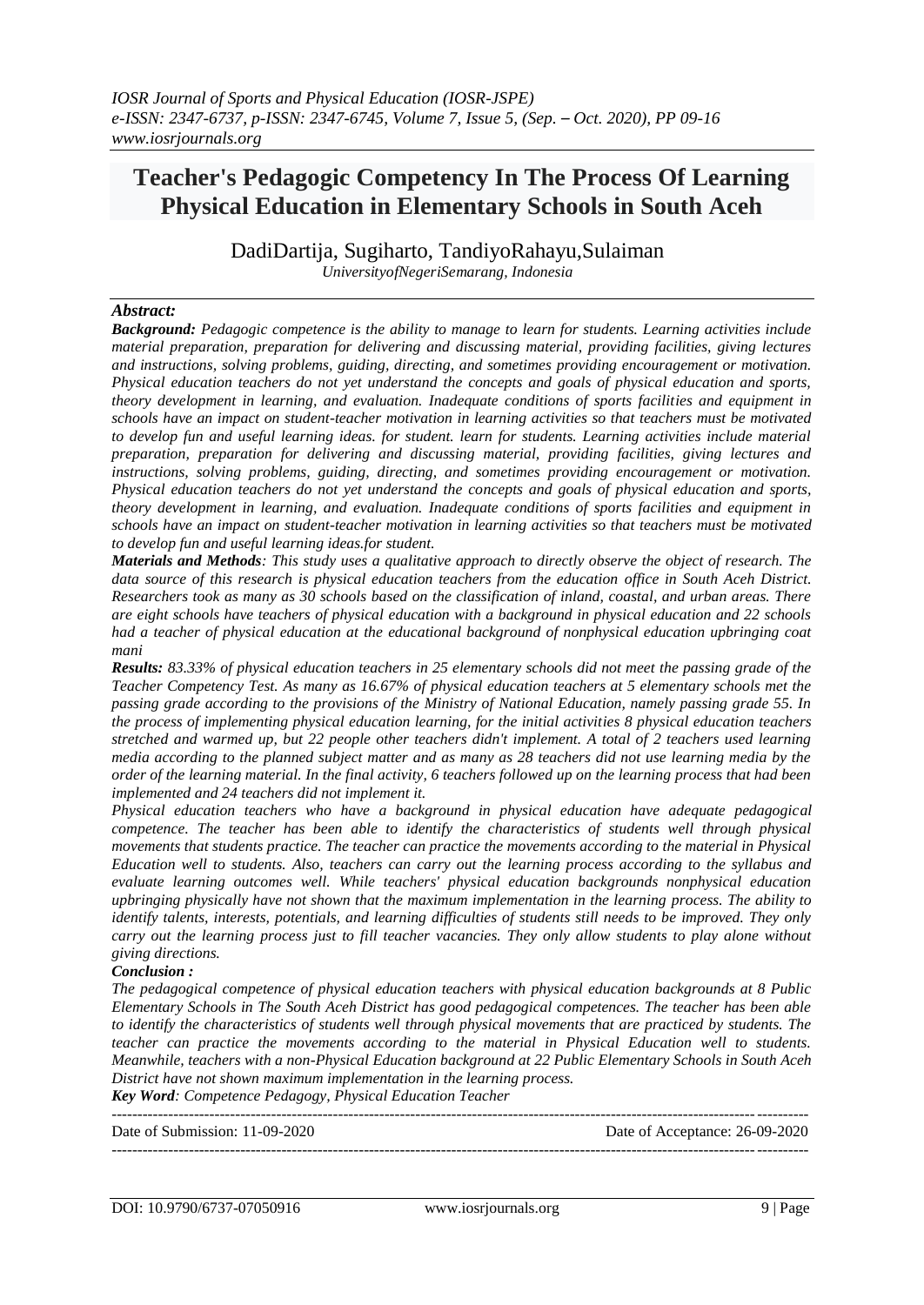## **I. Introduction**

Teachers are educators, mentors, trainers, and scientists who are seen as the most knowledgeable people (Abdillah, et al, 2020: 207). The program of physical education in schools is an important subject for student growth overall. However, many schools are not serious about implementing it and because the performance of physical education teachers is not optimal. The teachers do not perform well because *the*  teacher's *performance* in carrying out physical education learning is at a low level (Allami et.al, 2017: 64). Salmawati and Tandiyo (2017: 204) illustrate that (1) pedagogical competence contributes sufficiently to the performance of Physical Education teachers at Public Junior High Schools in Pati Regency According to Baan (2012: 2) to be able to do a job, a person must have the ability in the form of knowledge, attitude, and skills relevant to the job. Dartija (201 4:54 ) in carrying out the learning process, most teachers only use existing infrastructure in schools, and without any creativity to prepare non-existent infrastructure by modifying so that the learning material is carried out well. Therefore, it is necessary to conduct a study to determine how the competence of teachers in the implementation of teaching physical education primary schools throughout South Aceh?

Alma (2012: 135) argues that by government regulation number 17 of 2007, the competencies that teachers must possess include; pedagogical competence, personality competence, social competence, and professional competence. Teacher competence is the ability or ability of teachers to manage to learn. The point of emphasis is that the teacher's ability in learning is not what must be learned ( *learning what to be learned* ), teachers are required to be able to create and use positive conditions to bring them into learning so that children can develop their competencies (Saputro, 2018: 70).

Pedagogic competence is the ability of teachers related to the science of educating and managing to learn. The teacher must be able to create a harmonious and responsible learning atmosphere to provide a positive stimulus to students (Triyono, 2014: 117). This competency also includes the ability to evaluate learning outcomes and observe student learning progress *(Quebec Education Program, 2010).* The implementation of learning is related to the management of learning, especially in delivering the subject matter must be carried out in a planned and systematic manner, so that the teaching objectives can be mastered by students. Prastawa and Yanto (2013: 96), pedagogical competence is the ability of teachers related to the science of educating and managing learning which includes the ability to plan teaching and learning programs, carry out interactions or manage the teaching and learning process, and conduct assessments.

Good learning activities will have an impact on the process and effective learning outcomes. Djamarah said on how to achieve learning goals which include the development of the realms of attitudes, knowledge, and skills, it is regulated in the implementation of learning which includes:

1. Preliminary Activities; in preliminary activities, the teacher:

a) Setting up of participants students are psychologically and physically to follow the process of learning;

b) Study Motivate students are contextually appropriate benefits and applications of subject teaching in the day of life, by giving examples and comparison l o cal, national and international;

c) Asking the question as n -This question that relates knowledge previously with the material to be studied;

d) Describe the learning objectives or basic competencies to be achieved; and

e) Deliver the range of material and description of activities according to the syllabus.

2. Core activities; Core activities use models, methods, instructional media, and sources study that customized with the characteristics of learners and eye p el a distance. Selection of a thematic approach integrated or scientific or inquiry and personally- an ( *discover y )* and/or learning that produce work based on solving problems *(project-based learning)* adapted to competence and level of education.

a) Attitude; by the characteristics of attitude, then one alternative selected is the affection from receiving, run, cherish, appreciate, to practice. All activities on the stage of competence-oriented learning that encourages students.

b) Knowledge; knowledge possessed by activity is knowing, apply, analyze to create. Activities characteristic of learning within the domain of the knowledge has different and similar to learning activities in the domain of skills. To strengthen the scientific approach, thematic integrated and thematic very advisable to apply a disclosure-based learning/research (*discovery/inquiry learning* ). To encourage students to produce creative work and contextual, either individually or in groups, suggested use learning approaches that generate based problem ( *project-based l*earning ).

c) Skills; Skills acquired through activities gaze, ask, try, reasoning, serve, and create. The entire contents of the subject (topics and subtopics) subjects were in Visible must encourage students to conduct the observation process to creation. To realize the skills test e but, it is necessary to conduct a study that applies the learning method based disclosure/research *(discovery/inquiry learning)* and learning that generates based problem *(project-based learning).*

3. Closing Activities; In activities, closed the teacher with student either individual and group reflection to evaluate: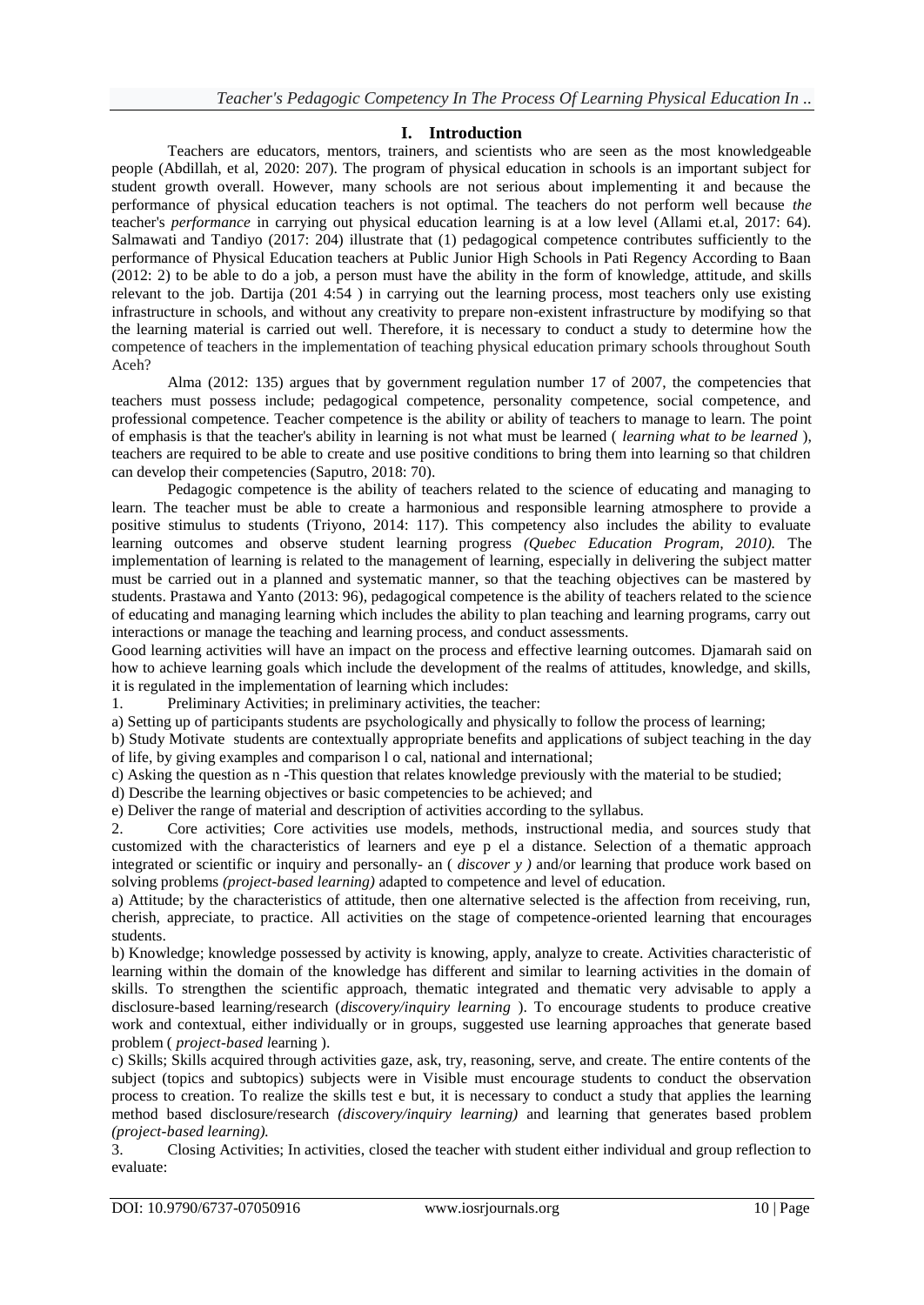a) The whole range of activities distance and the obtained hereinafter find direct and indirect benefits of learning that have taken place;

b) Provide feedback on the learning process and results;

c) Conduct the activities of follow -up form giver an assignment, both individual and group assignments; and d) Inform the plan of learning activities to subsequent findings.

Supriyadi (2018: 65) argues that the physical education practice learning process that is carried out can be achieved, so there is a method that is systematically arranged, this method is a method. Metho ds in physical education are "specific teaching methods that are used in processing knowledge, principles, norms, regulations that apply in sports education or all that is important in the motor learning process to achieve effectiveness in learning.

For the development of pedagogical competencies, some aspects need to be considered, namely harmonious classroom conditions, active roles of teachers and students, as well as complete learning media, and evaluation *( Quebec Education Program, 2010 ).* According to the *Department of Education and Early Childhood Development* (20 10 ), teachers need to adjust the experience and movement skills of students in the learning process. Good physical education learning, student-centered and emphasizes appropriate learning on learning outcomes and can encourage students to be active (Elaine, 2015). Planning for teaching and learning program is to do teacher has not learned activities. The items that must be prepared include: planning lessons, formulating objectives, describing unit descriptions, designing teaching and learning activities, selecting various learning media and resources, and planning assessments.

## **II. Material And Methods**

The approach in this study used a qualitative approach that is at right is directly observing the object of research. Qualitative research does not aim to test or prove the truth of a theory. But the existing theory was developed using the data collected. The data source of this research is physical education teachers from the education office in South Aceh District. Researchers took as many as 30 schools based on the classification of inland, coastal and urban areas

**Study Design:** A qualitative research approach

**Study Location**: 30 public elementary schools in South Aceh District based on the classification of inland, coastal, and urban areas.

## **Study Duration:** April 2017 to October 2018.

**Research Data Source:** physical education teachers from the education office in South Aceh District. Researchers took as many as 30 schools based on the classification of inland, coastal, and urban areas. Of the 30 schools of research, 8 schools have teachers of physical education with a background in physical education and 22 schools have teachers of physical education with an educational background nonphysical education.

#### **Data collection technique:**

**Observation technique.** The observations made were the observation of the learning process carried out by the physical education teacher. The **researcher** records/records in both a structured and semistructured way (for example, by asking several questions the researcher wants to know) activities at the research location. Qualitative researchers can also be involved in roles that range from nonparticipants to complete participants

**Interview Techniques.** Researchers can conduct *face to face interviews* (interviews face to face) with the informant, interviewed them by phone, or involved in the *focus group interview* ( *interview* in a particular group) consisting of six informants per group. The interview that was conducted was to discuss the learning process carried out by the physical education teacher

**Documentation technique:** The documentation method in this study is expected to obtain data and archives in the form of physical education learning tools and documentation of learning facilities, the results of teacher competency tests.

#### **Research Instrument**

Indicators for teacher pedagogical competence are:

- 1. Provide equal opportunities to students in mastering learning material
- 2. Mastering learning material and relating it to everyday life
- 3. Implementing subject matter according to the prepared curriculum, syllabus, and lesson plans
- 4. Designing learning activities to bring out the creativity and critical thinking of students
- 5. Foster good communication and cooperation with students
- 6. Conduct an assessment and evaluation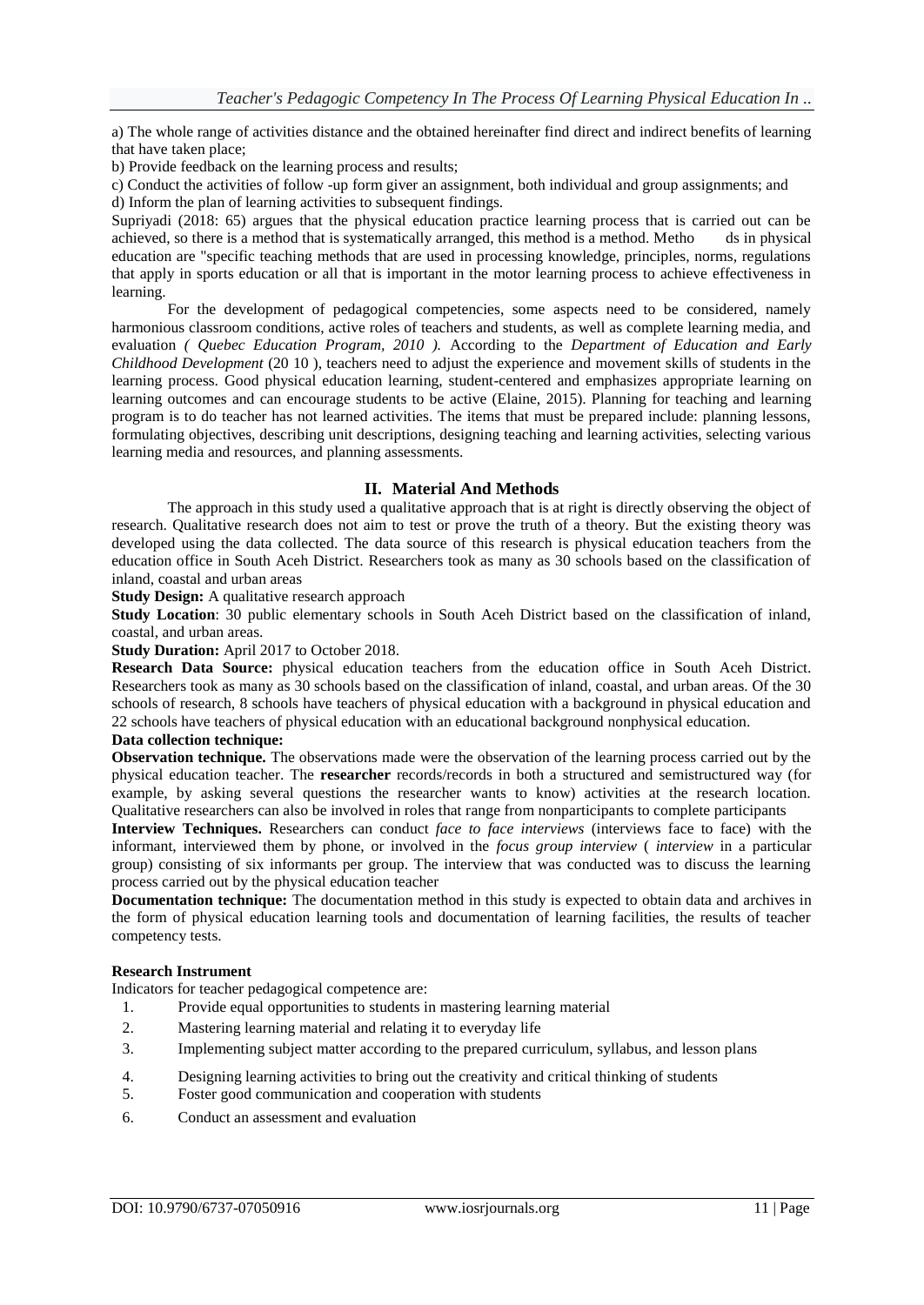### **Data analysis**

Analysis of the data in this study the researchers did in several stages, including 1) data reduction; 2) data presentation; 3) drawing temporary conclusions/verification. Steps taken in the data analysis stage, namely the first stage to reduce data that has been collected through observation, interviews, and documentation, after the data is collected then editing or checking the correctness of the data and deleting data that is wrong or unnecessary; the second stage is to present the data with descriptions in the form of graphs or charts; the third stage is conducting data verification or concluding the competence and supervision of physical education teachers in public elementary schools throughout South Aceh district. After the conclusion is drawn, it can be used as a recommendation for teachers, school principals, and supervisors, and *stakeholders* so that it becomes an illustration and a basis for making changes and improving the quality of physical education learning, the competence of physical education teachers in public elementary schools throughout South Aceh Regency.

### **III. Result**

The competence of physical education teachers at 30 elementary school in South Aceh based on the 2015 UKG results according to the school accreditation rankings including accreditation A, accreditation B, accreditation C, and schools not accredited, the authors can present in the following bar chart form



From the results of research documents for physical education teachers, the documents held by physical education teachers in elementary school inSouth Aceh to support pedagogical competence can be described as follows.

| No. | Types of Documents          | Information |             |
|-----|-----------------------------|-------------|-------------|
|     |                             | There is    | There is no |
| (1) | (2)                         | (3)         | (4)         |
| -1. | <b>Educational Calendar</b> | 30          | 0           |
| 2.  | Annual Program              | 8           | 22          |
| 3.  | Semester Program            | 8           | 22          |
| 4.  | Syllabus                    | 8           | 22          |
| 5.  | <b>RPP</b>                  | 8           | 22          |
| 6.  | Schedules                   | 30          | $\Omega$    |
| 7.  | Daily Agenda                | 30          | $\Omega$    |
| 8.  | Score list                  | 30          | $\Omega$    |
| 9.  | <b>KKM</b>                  | 30          | 0           |
| 10. | <b>Student Absence</b>      | 30          | 0           |

|  | <b>Table 1. Learning Documents for Physical Education Teachers</b> |  |  |
|--|--------------------------------------------------------------------|--|--|
|  |                                                                    |  |  |

Source: Research data for 2017

Data from observations, teacher competence related to physical education learning activities in elementary school in South Aceh can be described by researchers through the stages of learning steps which include: initial activities, core activities, and final activities. The initial activity consists of stretching and warming up and apperception. The writer shows this initial activity data in the diagram below.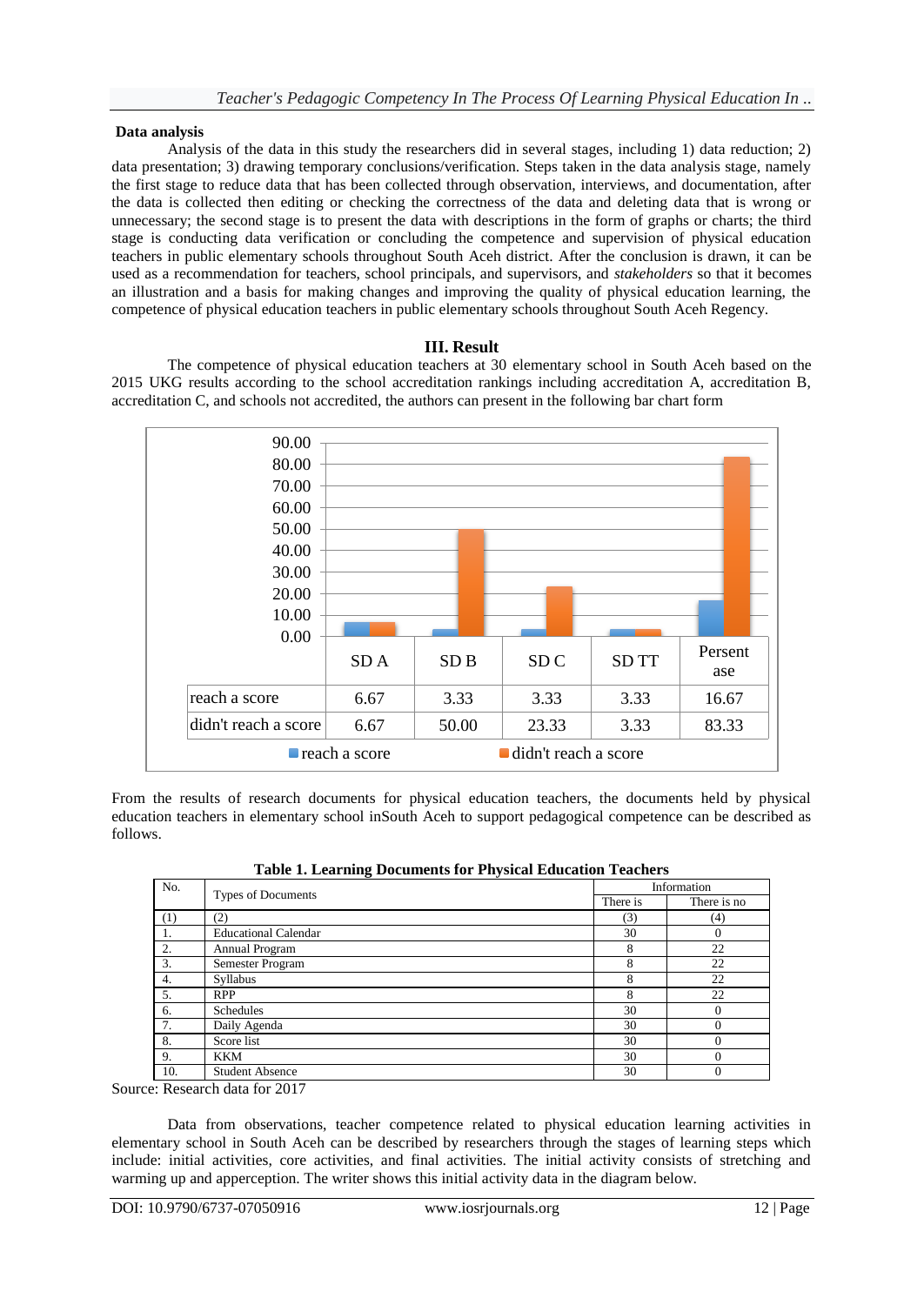

The core activities consist of indicators of concept mastery, designing learning strategies, use of learning resources, actively involving students, assessment of processes and results, and use of language (Depdiknas, 2004: 9). The author can explain the data from research in the field about the learning process in the core activities in the image below.



The final activity of the physical education learning process consists of several sub-indicators, namely; reflect/make a summary and follow up if the students' understanding of the subject matter is deemed not meeting the minimum completeness criteria. The data on the results of research in the field regarding the final activities in the physical education learning process in elementary school inSouth Aceh can be described in the following bar chart image.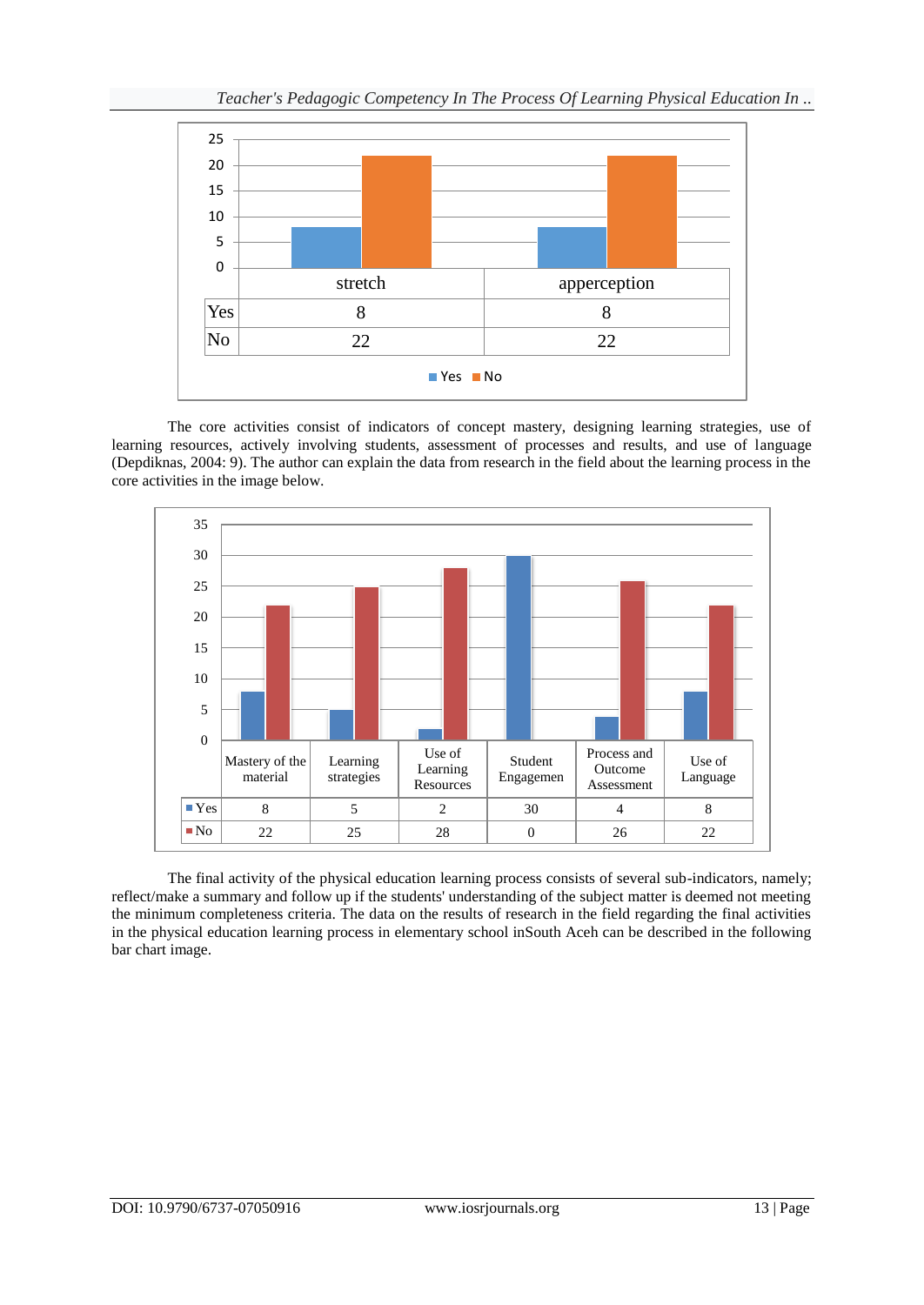

For the validity of the observational data, researchers conducted interviews with physical education teachers and principals in elementary school inSouth Aceh regarding the pedagogical competence of physical education teachers. Researchers describe the results of interviews with physical education teachers who have a physical education background and non- physical education. Of the 30 schools of research, there are 8 schools have teachers of physical education with a background in physical education and 22 schools had a teacher of physical education at the educational background of nonphysical education upbringing coat mani

Based on the results of the interview above, it can be seen that physical education teachers with physical education backgrounds in eight Public Elementary Schools in South Aceh Regency have adequate pedagogical competence. This can be seen from the results of interviews with teachers and school principals who stated that the teacher was able to identify the characteristics of students well through physical movements that were practiced by students. The teacher can practice the movements according to the material in Physical Education well to students. Teachers are also able to carry out the learning process according to the syllabus and evaluate learning outcomes well. The pedagogical competence of physical education teachers in 22 Public Elementary Schools throughout the South Aceh District has not shown maximum implementation in the learning process. The ability of physical education teachers to master material for non- Physical Education teachers still needs to be improved, considering that the teacher does not have a bachelor's background in physical education and does not have previous knowledge of physical education. For non- Physical Education teachers, the ability to identify talents, interests, potentials, and learning difficulties of students still need to be improved. They only carry out the learning process just to fill teacher vacancies. They only allow students to play alone without giving directions.

## **IV. Discussion**

The passing grade achievement of the physical education teacher competency test in Public elementary school inSouth Aceh illustrates that 83.33% of physical education teachers in 25 elementary schools do not meet the UKG passing grade. As many as 16.67% of physical education teachers at 5 elementary schools met the passing grade according to the provisions of the Ministry of National Education, namely passing grade 55.

In the process of implementing physical education learning, for the initial activity as many as 8 physical education teachers stretched and warmed up, but 22 other teachers did not do it. While doing apperception in the early learning activities, as many as 8 teachers implemented apperception and 22 physical education teachers did not implement apperception. The initial activity is an important step in the learning process of physical education, sports, and health because it is related to the movement activities of students. If the teacher does not warm up in physical education learning, it can have an impact on the occurrence of injury to students in carrying out physical education activities in the form of games and sports at school (Dimyati, 2010: 47).

The use of resources or facilities is an indicator of the optimal implementation of the learning process (Kurniawan, et al, 2015: 10). A total of 2 teachers used learning media according to the planned subject matter and as many as 28 teachers did not use learning media by the order of the learning material. Involving students in the physical education learning process is carried out by all physical education teachers at public elementary schools in the South Aceh district. The assessment carried out on the learning process and results aims to see the learning outcomes of students in physical education learning, as many as 4 teachers assessed students including the cognitive, affective, and psychomotor domains, while 26 teachers did not assess each learning material, but in do an assessment at the end of the meeting each semester.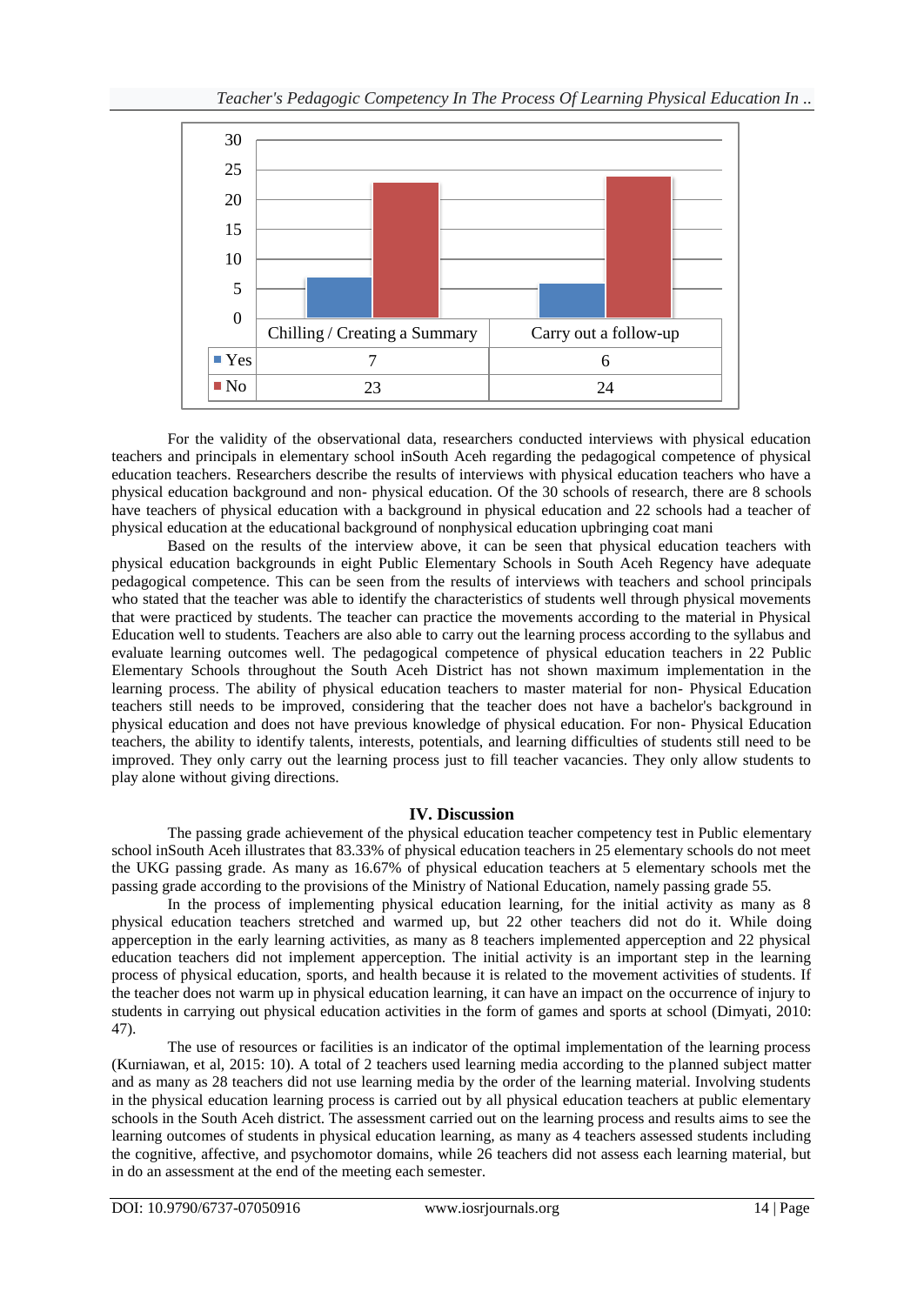The use of good and clear language is one of the factors that determine the students' understanding of the material presented by the teacher (Baharun, 2017: 3). As many as 8 teachers use good and clear language so that students understand more easily the material being taught and as many as 22 teachers cannot use good and clear language in delivering learning material so that the impact on students is not maximally understanding the material presented by the teacher. This is because the teacher who teaches physical education does not have an educational background that is relevant to the subject being taught.

The final activity is an activity that verbally repeats the material that has been implemented so that the teacher can find out the level of understanding of students towards the material that has been taught. After reflection, it is necessary to carry out a follow-up if there are students who have not met the minimum completeness criteria, as many as 6 teachers follow up on the learning process that has been implemented and 24 teachers do not implement

Rafiqoh and Tandiyo (2014: 62) states that physical education is given in every school graduation should pay attention to the basic characteristics present in each of the learners in accordance ages. According to Supriatna and Arif (2015: 67), physical education not only aims to develop children's physical but also all as pitch such as motor development, social and emotional as well. Junaedi (2015: 835) states that the teaching and learning process is said to be effective when educators or teachers try to develop an interesting learning process by always allowing students to be active in cognitive, psychomotor, and affective aspects. The teaching and learning process will also run effectively if it is supported by a learning tool in the form of a good curriculum.

Teaching skills are skills that must be mastered by teachers in guiding students to acquire, change, or develop their skills and knowledge. Before starting the learning process, the teacher should arouse students' interest and curiosity about a problem at hand by providing a variety of stimuli. Teachers' teaching skills must be able to guide students to develop patterns and ways of active learning.

#### **V. Conclusion**

The pedagogical competence of physical education teachers with physical education backgrounds at 8 Public Elementary Schools in the South Aceh District has good pedagogical competences. The teacher has been able to identify the characteristics of students well through physical movements that are practiced by students. The teacher can practice the movements according to the material in Physical Education well to students. Meanwhile, teachers with a non-Physical Education background at 22 Public Elementary Schools in South Aceh District have not shown maximum implementation in the learning process.

#### **References**

- [1]. Abdillah, R, Sulaiman, &Rumini. *Program Evaluation Work GrupTaecher Physical Education Sport and Health Primary Schools in Alian District Kebumen Regency*. Journal of Physical Education and Sport. 2020;9(3):204-208.
- [2]. Allami, F., B, Omar, M., S, Fauzee&Ishak, S. *Professional Learning Community and Self-Efficacy among Teachers in Iraq*. International Journal of Physical Education, Sports and Health.  $2017;4(4)$ : 64-69<br>Salmawati, Tandiyo, R. & Wahyu, L. *KontribusiKompete*
- [3]. Salmawati, Tandiyo, R. &Wahyu, L. *KontribusiKompetensiPedagogik, KompetensiProfesional, danMotivasiKerjaterhadapKinerja Guru Penjasorkes SMP di KabupatenPati.*Journal of Physical Education and Sport, . 2017;6 (2): 198-204.
- [4]. Baan, A. B. *The Development of Physical Education Teacher Professional Standards Competency*. Journal Physical Education and Sports.2012;1 (1):13-21.
- [5]. Dartija D. *Pendataan, PemetaanSaranadanPrasaranaOlahragaPendidikan di Kabupaten Aceh Selatan daritahun 2002 sampaidengan 2012.*JurnalAdministrasiPendidikanPascasarjanaUniversitasSyiah Kuala. 2014**;**2(4):54-57.
- [6]. Alma, B., *Guru ProfesionalMenguasaiMetodedanTerampilMengajar.* Bandung: Alfabeta
- [7]. Saputro, A. Y. *Kompetensi Guru PendidikanJasmani SMA BersertifikasiTahun 2009-2010 dalamPembelajaranPendidikanJasmani*. JurnalPendidikanJasmani Indonesia. 2018;4(2):69-83.
- [8]. Triyono.*ProfilKinerja Guru PendidikanJasmani SD Negeri*. JurnalPendidikan. 2014;15(2): 114-124.
- [9]. QuebecEducation Program. 2010. *Physical Education and Healt*h. [http://www1.education.gouv.qc.ca/sections/programmeFormation/secondaire2/medias/en/9b\\_QEP\\_EducPhys.pdf](http://www1.education.gouv.qc.ca/sections/programmeFormation/secondaire2/medias/en/9b_QEP_EducPhys.pdf)
- [10]. Prastawa, F. R, &Sismadiyanto. *Persepsi Guru PendidikanJasmaniSekolahMenengahAtasNegeri Se-Kota Yogyakarta tentangPenilaian Domain Afektif*. JurnalPendidikanJasmani Indonesia. 2013;9(2): 95-100.
- [11]. Djamarah, S. B..*Guru dan Anak Didik Dalam Interaksi Edukatif.* Jakarta: PT Rineka Cipta.
- [12]. Supriyadi, M. *Pelaksanaan Proses BelajarMengajarPendidikanJasmaniOlahragadanKesehatanpadaSekolahDasar*. JurnalPendidikanJasmanidanOlahraga. 2018;1(2):64-73.
- [13]. Elaine, K. M..10 Karakter yang Harusdimiliki Guru yangSangatEfektif. Jakarta: PT. Indeks.<br>[14]. Depdiknas..KurikulumPendidikanJasmanidanKesehatan. Jakarta: Depdiknas.
- [14]. Depdiknas..*KurikulumPendidikanJasmanidanKesehatan.* Jakarta: Depdiknas.
- [15]. Dimyati. *UrgensiPenelitianTindakanKelasdalamKonteksProfesionalitas Guru Penjas*. JurnalPendidikanJasmani Indonesia. 2010;6 (2):45-52.
- [16]. Kurniawan, J. A, Hari, A. R, &Soegiyanto, K. S. *ManajemenPembelajaranPenjasorkesSekolahLuarBiasaNegeri Se-Kota Denpasar*. Journal of Physical Education and Sport. 2015;4(1):8-13.
- [17]. Baharun, H. *PeningkatanKompetensi Guru MelaluiSistemKepemimpinanKepala Madrasah*. JurnalIlmuTarbiyah. 2017;6 (1): 1-26
- [18]. Rafikoh, Tandiyo R., &Taufik H.*PengembanganMateriPembelajaranPenjasorkesTematikUntukKelas 1 SekolahDasar di KabupatenPurworejo.*Journal of Physical Education and Sport.2014;3 (2):61-66.